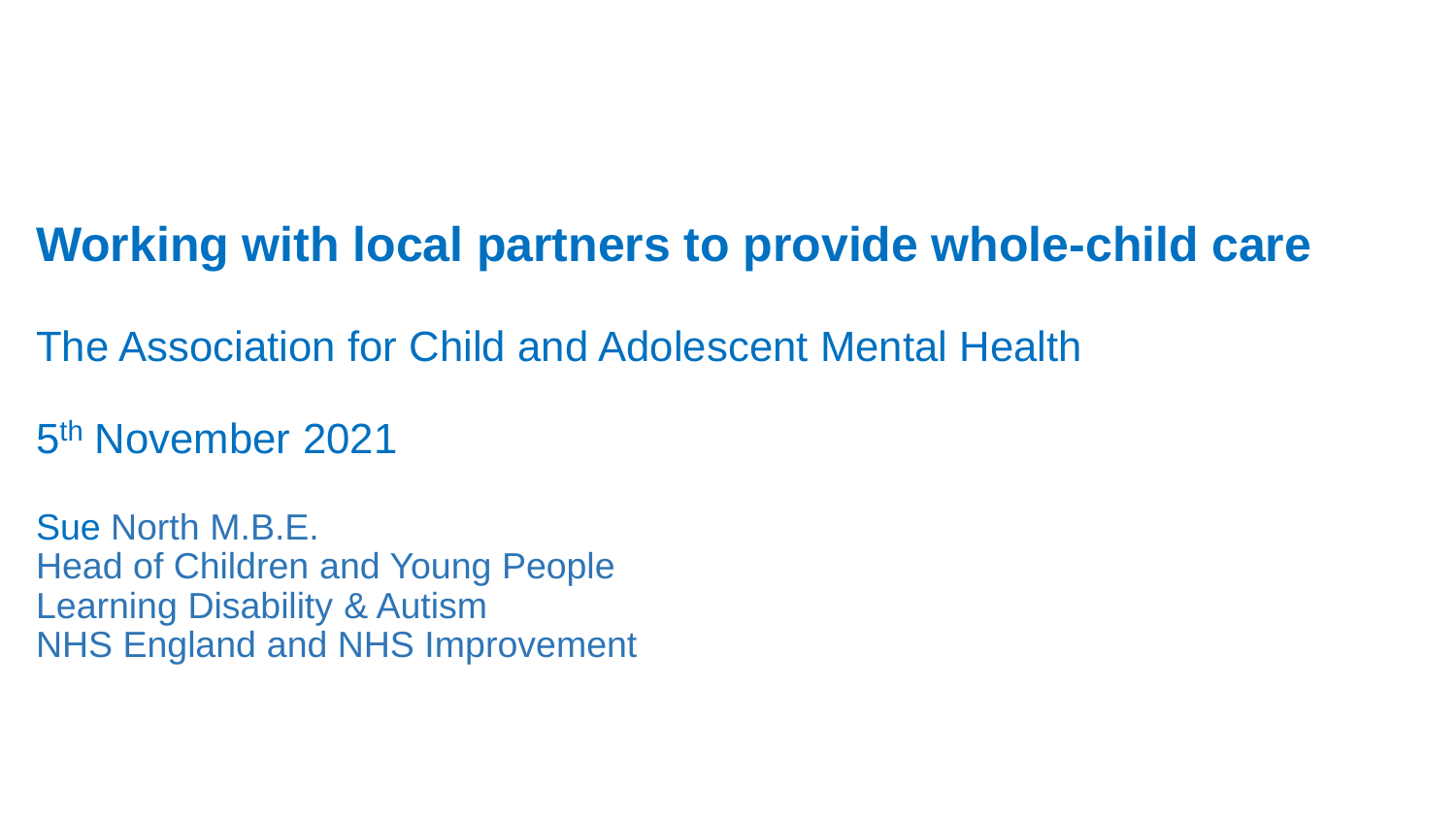#### **Children and Families: what does it mean in practice?**



- Working with and for children and for families
- Codesign/coproduction (both strategic and individual): parents and carers as equal partners
- Personalisation: not about 'services' that families have to fit into but about tailored support that flexes as children and families develop
- Family centred (including siblings)
- Thinking about trauma- the impact it has on how children and young people experience their world including the services they access
- Recognising that children's lives are not siloed between policies and so need to reflect on the family and CYP journey and making sure there is the right help and support at the right time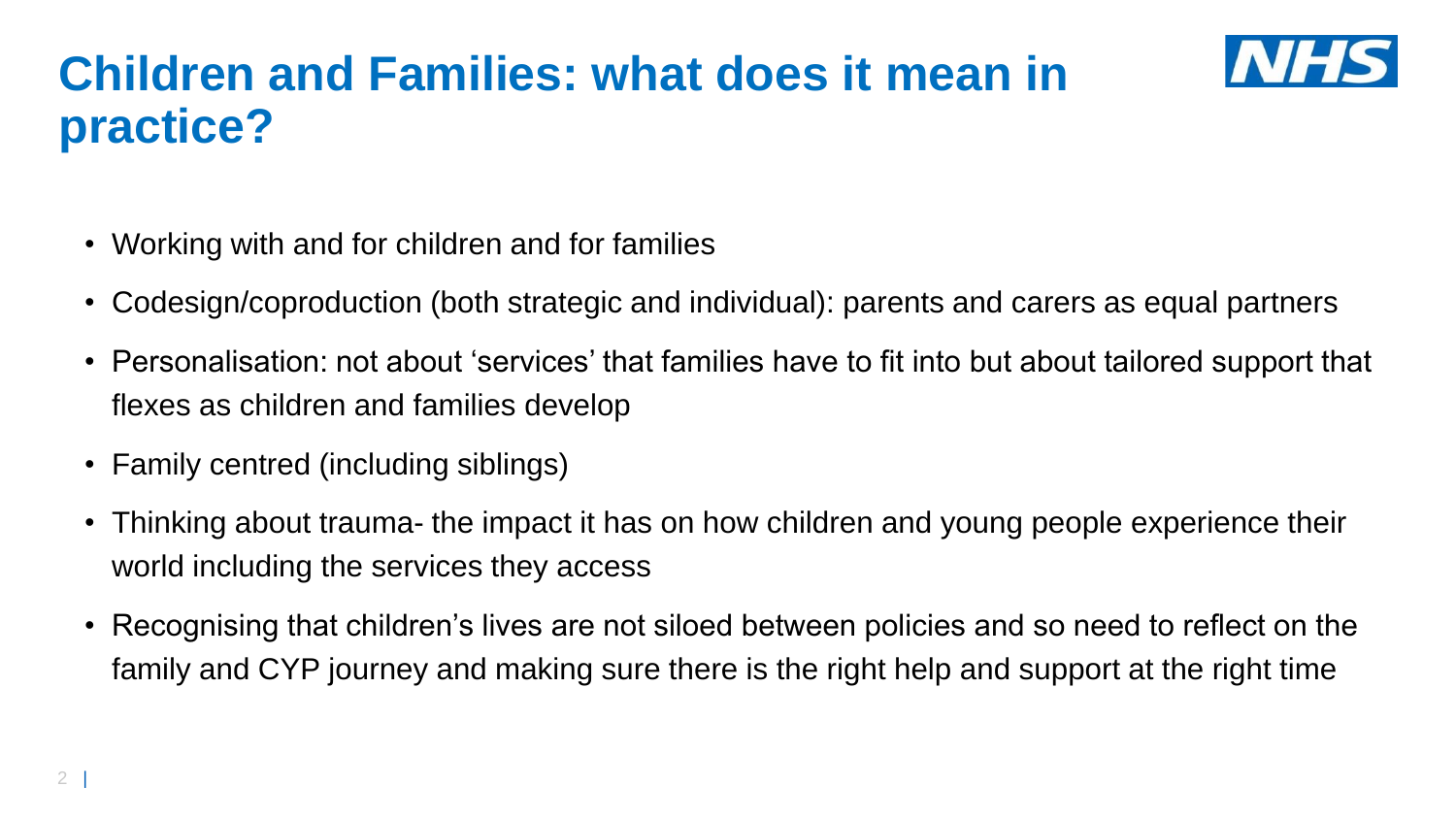#### **Children and Families pathways**





Graphic by Pen Mendonca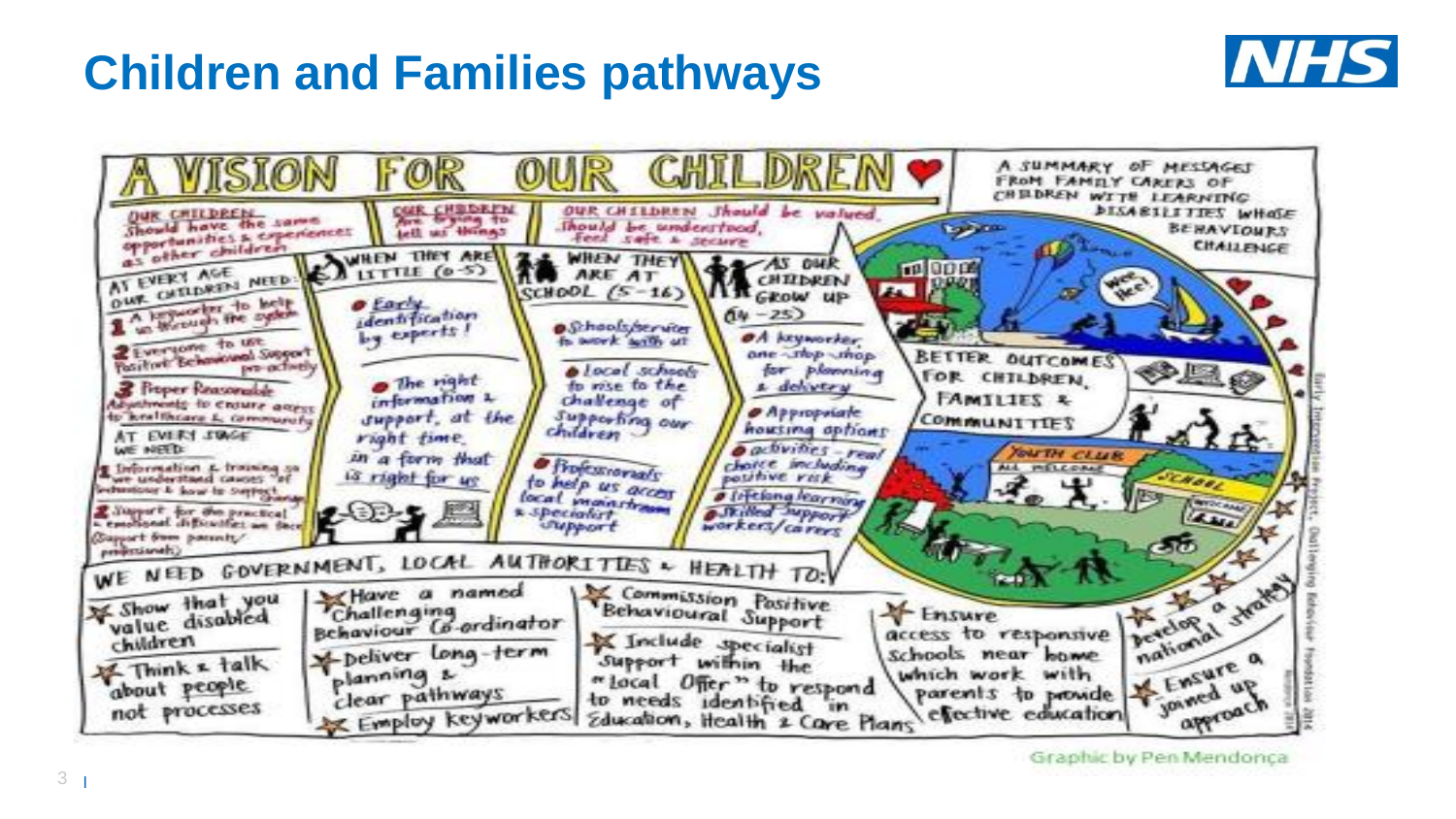Recognition of challenge – efforts to respond

Children Act 1989, 2004

Children and and Families Act 2014

Mental Health Five Year Forward

Autism Act 2009

Transforming Care

The NHS Long Term Plan

SEND Review

Building the Right Support Delivery Board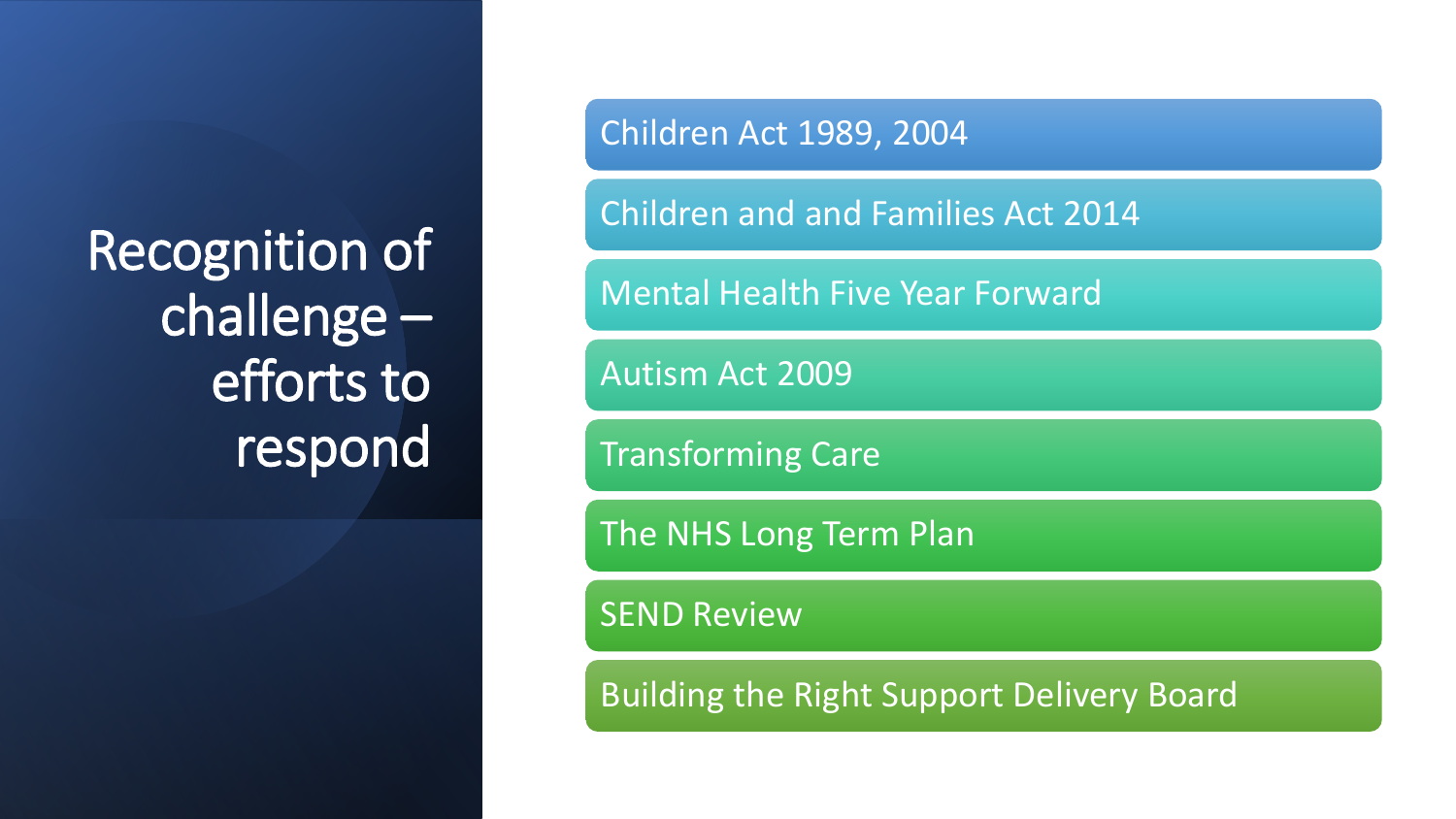#### **System wide challenge and response**



- Pressure on services that support CYP for mental health / secure welfare / health and justice interventions and accommodation require a collective response, acutely illustrated by the COVID-19 pandemic. Working with local partners (CQC; LGA; DfE; DHSC) to support and care for CYP
- Covid-19 impacted on provision of mental health care: staffing, restrictions on admissions to mental health hospitals, increasing quality challenges.
- Covid-19 especially increased and continued anxiety and depression for autistic children and young people and families.
- The challenge for many of the restrictions, change in structure and lack of access to usual support especially school and college makes it more important than ever that health, social care and education work together locally, using dynamic support systems, to assertively address the particular and significant difficulties experienced by these families.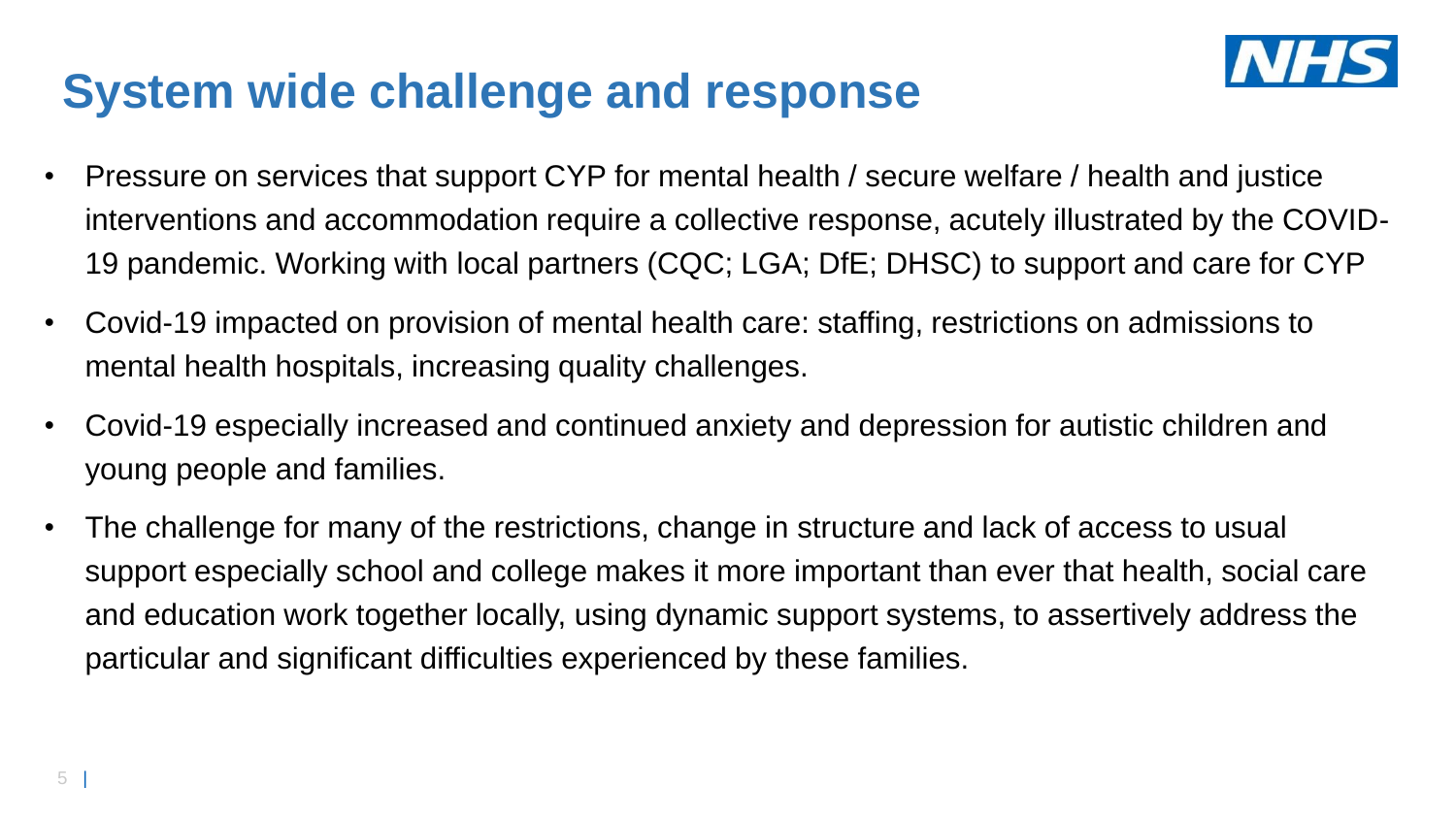## **Changes in health architecture – Integrated Care Systems**



- **ICSs have four key purposes:**
	- **improving outcomes** in population health and healthcare
	- **tackling inequalities** in outcomes, experience and access
	- **enhancing productivity** and value for money
	- supporting broader **social and economic development**
- ICSs comprise all the partners that make up the health and care system working together in the following ways.
- **The statutory ICS arrangements (subject to legislation) will include:**
	- an ICS NHS body- ICB (Statutory Body)
	- an ICS Partnership-ICP -formed by the NHS and local government as equal partners – it will be a committee, not a body.
- **Other Important ICS features are:**
	- place-based partnerships
	- provider collaboratives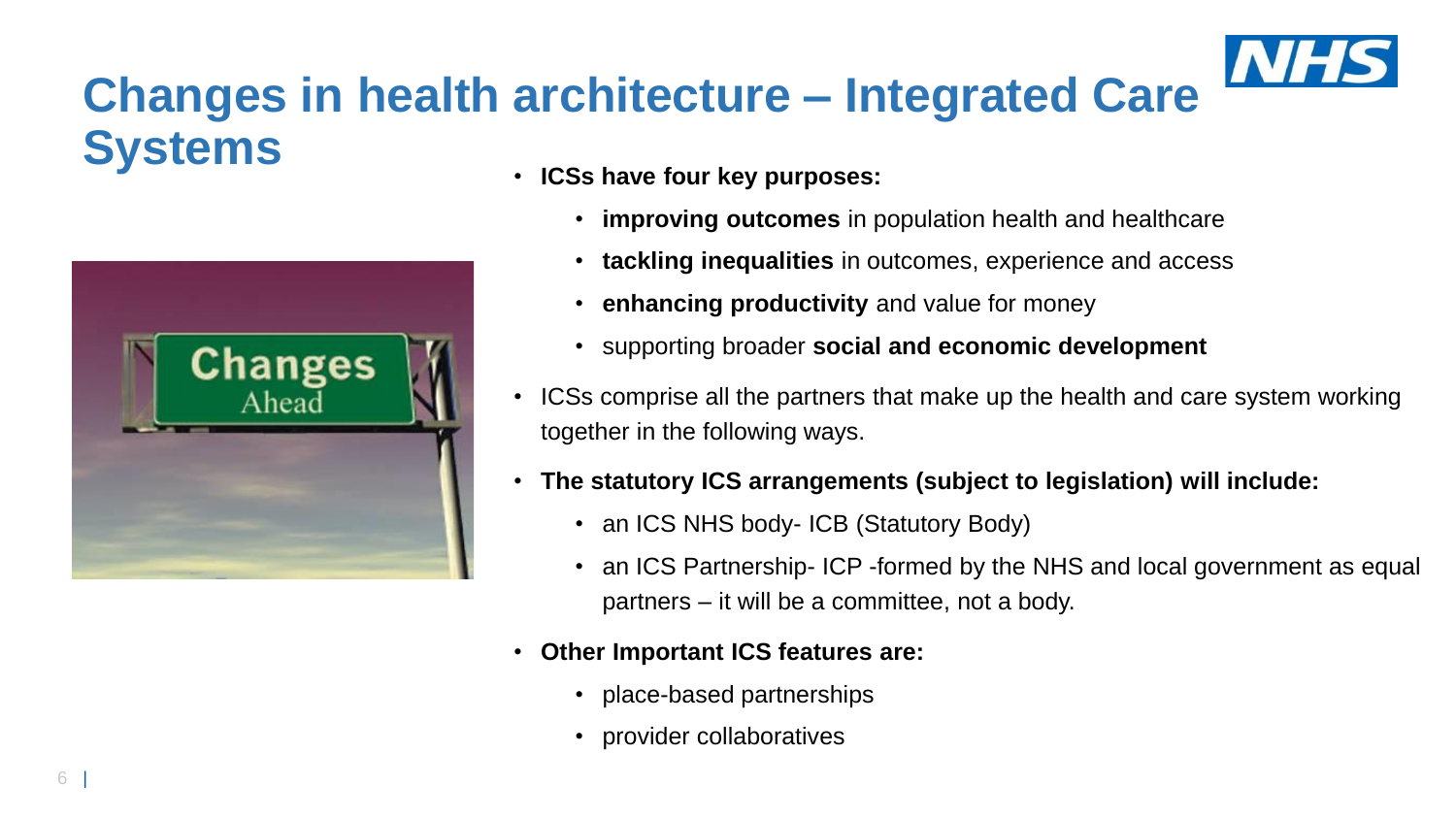

### **Collaborating as ICSs will help health and care organisations tackle complex challenges including:**

- Improving the health of children and young people
- Supporting people to stay well and independent
- Acting sooner to help those with preventable conditions
- Supporting those with long-term conditions or mental health issues
- Caring for those with multiple needs as populations age
- Getting the best from collective resources so people get care as quickly as possible.

#### **Other key information:**

• The ICS NHS bodies will take on **all** statutory **functions of CCGs** as well as any direct commissioning **functions that NHS England may delegate**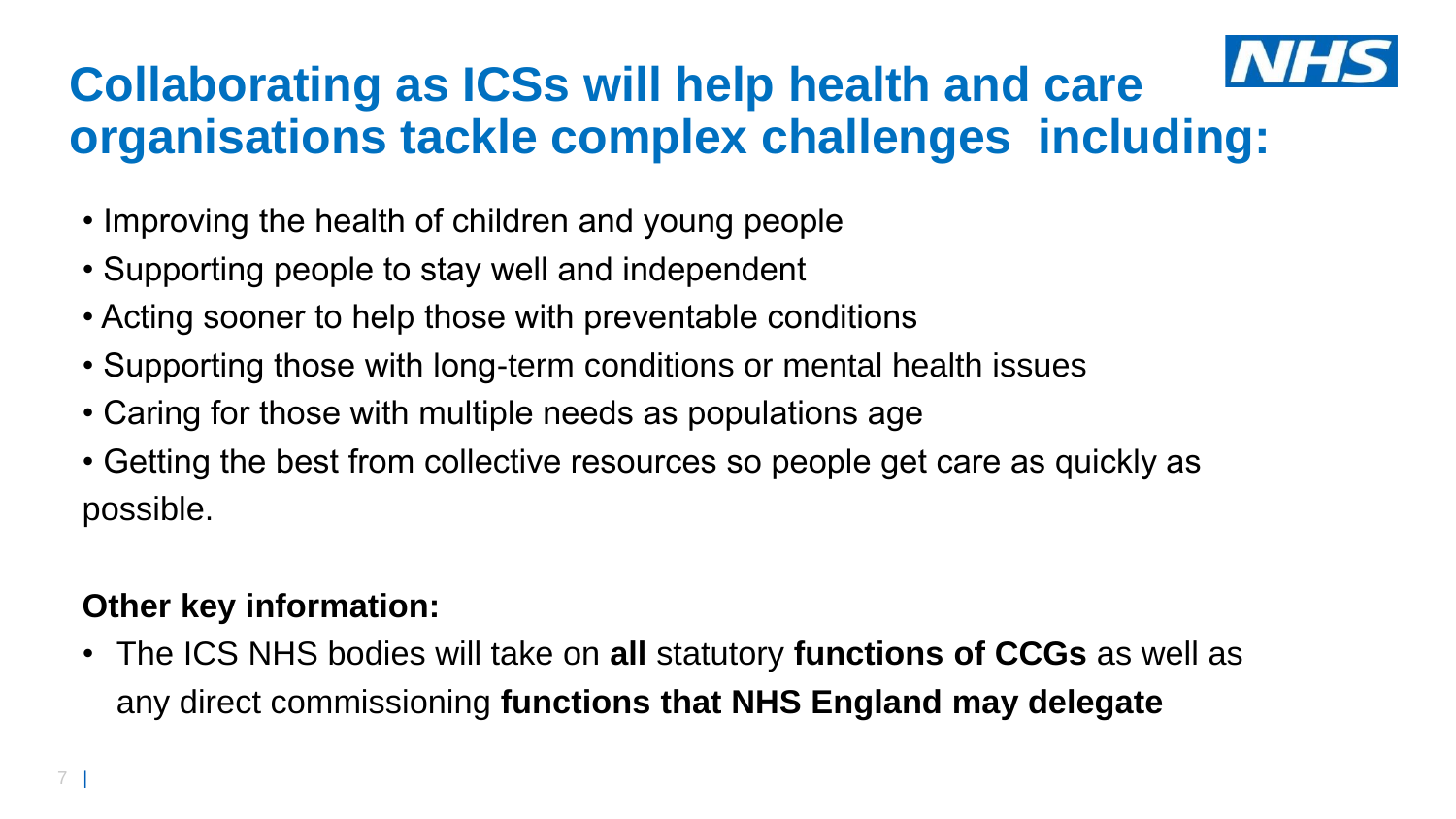### **Provider Collaboratives**

- **Long Term Plan Commitment that a**ll appropriate specialised (only) mental health services (and learning disability and autism services, will be managed through NHS-led provider collaboratives by 2023/24.
- Provider Collaboratives are a new way of commissioning and providing specialised services:
	- **Always** led by an NHS provider
	- Based on local clinical leadership and co-production with experts by experience driving which services are available for local people (absolutely allied to direction of travel for Integrated Care Systems).
	- NHS lead Provider has responsibility for the commissioning budget for specialised services for the local area as well as responsibility for quality oversight of the services commissioned and pathway management including when provided by the independent sector.
- The Lead NHS Provider remains accountable to NHSE/I for the commissioning of highquality specialised services.
- $\circ$  Opportunity to drive up quality
- 8 patients in specialised services are included o Includes independent sector providers within the collaboratives- because it is important all



#### **Provider Collaboratives are responsible for:**

- Children and Young People's inpatient mental health, learning disability and autism services (often referred to as Tier 4 services)
- Adult Low and Medium secure services (often referred to as forensic services)
- Adult Eating Disorder inpatient services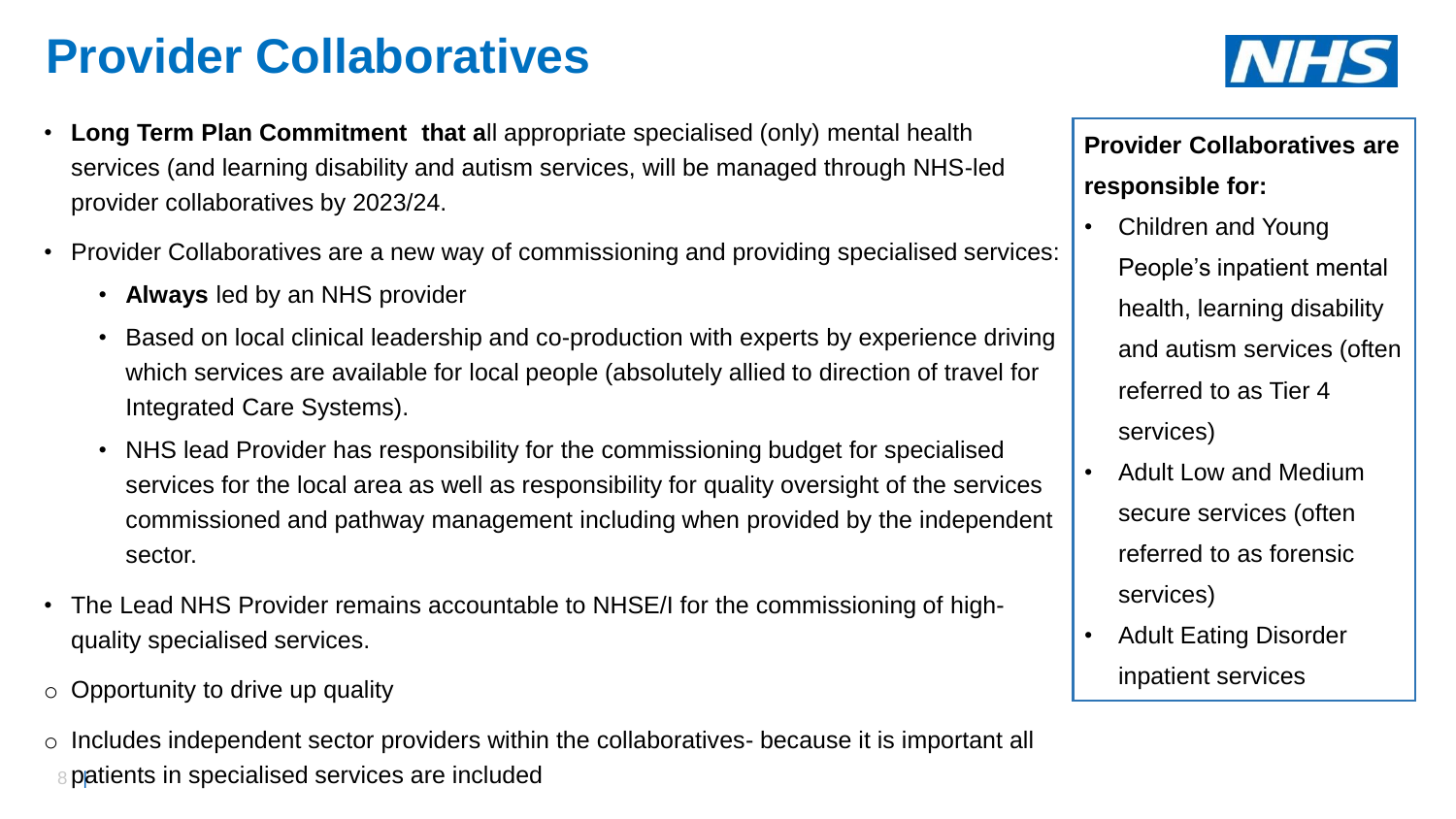

### **Building the Right Support Delivery Board**

Department of Health and Social Care Minister led board (Gillian Keegan, Minister of State for Care)

**NHS** 

Brings together Government Departments, Arms Length Bodies and key stakeholders

5 priorities are:

- Improving the provision and suitability of community-based preventative support, including crisis support.
- 
- Improving transitions into adulthood, especially for autistic young people. Improving our understanding of best practice models in the community, including principles for bespoke support
- Reducing the number of people in inpatient care under Ministry of Justice restrictions, including those on MM/PJ judgements
- Addressing issues with funding flows, including financial disincentives across systems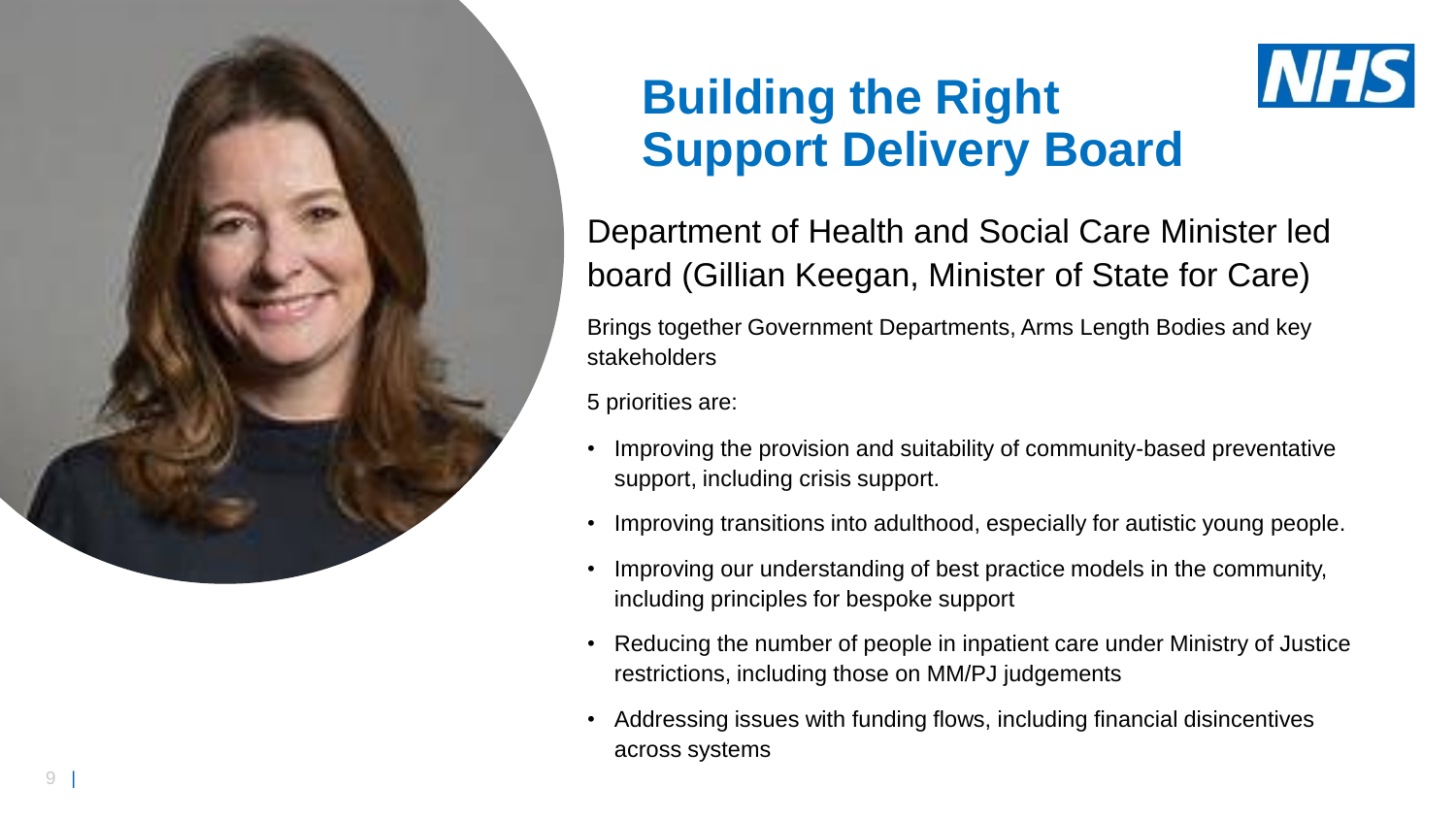# **Building the Right Support priorities**



| <b>Priority 1</b>                                                                                                                   | <b>Priority 2</b>                                                                          | <b>Priority 3</b>                                                                                                                             | <b>Priority 4</b>                                                                                                                                             | <b>Priority 5</b>                                                                                        |
|-------------------------------------------------------------------------------------------------------------------------------------|--------------------------------------------------------------------------------------------|-----------------------------------------------------------------------------------------------------------------------------------------------|---------------------------------------------------------------------------------------------------------------------------------------------------------------|----------------------------------------------------------------------------------------------------------|
| Improving the<br>provision and<br>suitability of<br>community-<br>based<br>preventative<br>support,<br>including crisis<br>support. | Improving<br>transitions into<br>adulthood,<br>especially for<br>autistic young<br>people. | <b>Improving our</b><br>understanding<br>of best practice<br>models in the<br>community,<br>including<br>principles for<br>bespoke<br>support | <b>Reducing the</b><br>number of<br>people in<br>inpatient care<br>under Ministry<br>of Justice<br>restrictions,<br>including those<br>on MM/PJ<br>judgements | Addressing<br>issues with<br>funding flows,<br>including<br>financial<br>disincentives<br>across systems |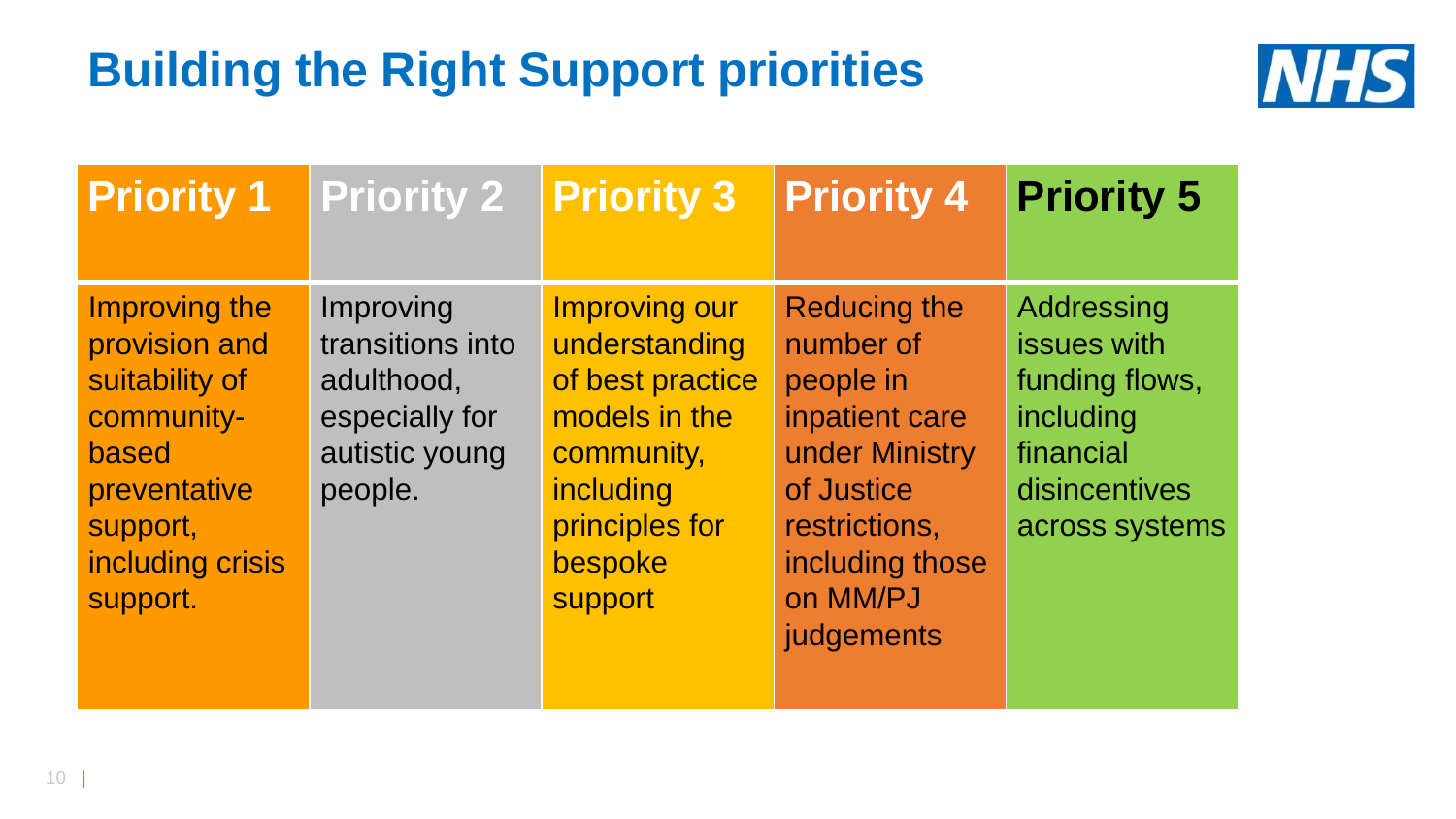

#### **Building the Right Support Children and Young People's Steering Group**

#### **Anne Longfield CBE – Independent Chair**

Members include:

- Department for Education (DfE)
- Department for Health and Social Care (DHSC) Council for Disabled Children (CDC)
- Challenging Behaviour Foundation (CBF)
- National Network of Parent Carer Forums (NNPCF)
- Family carer
- **Ofsted**
- Care Quality Commission (CQC)
- Health Education England (HEE)

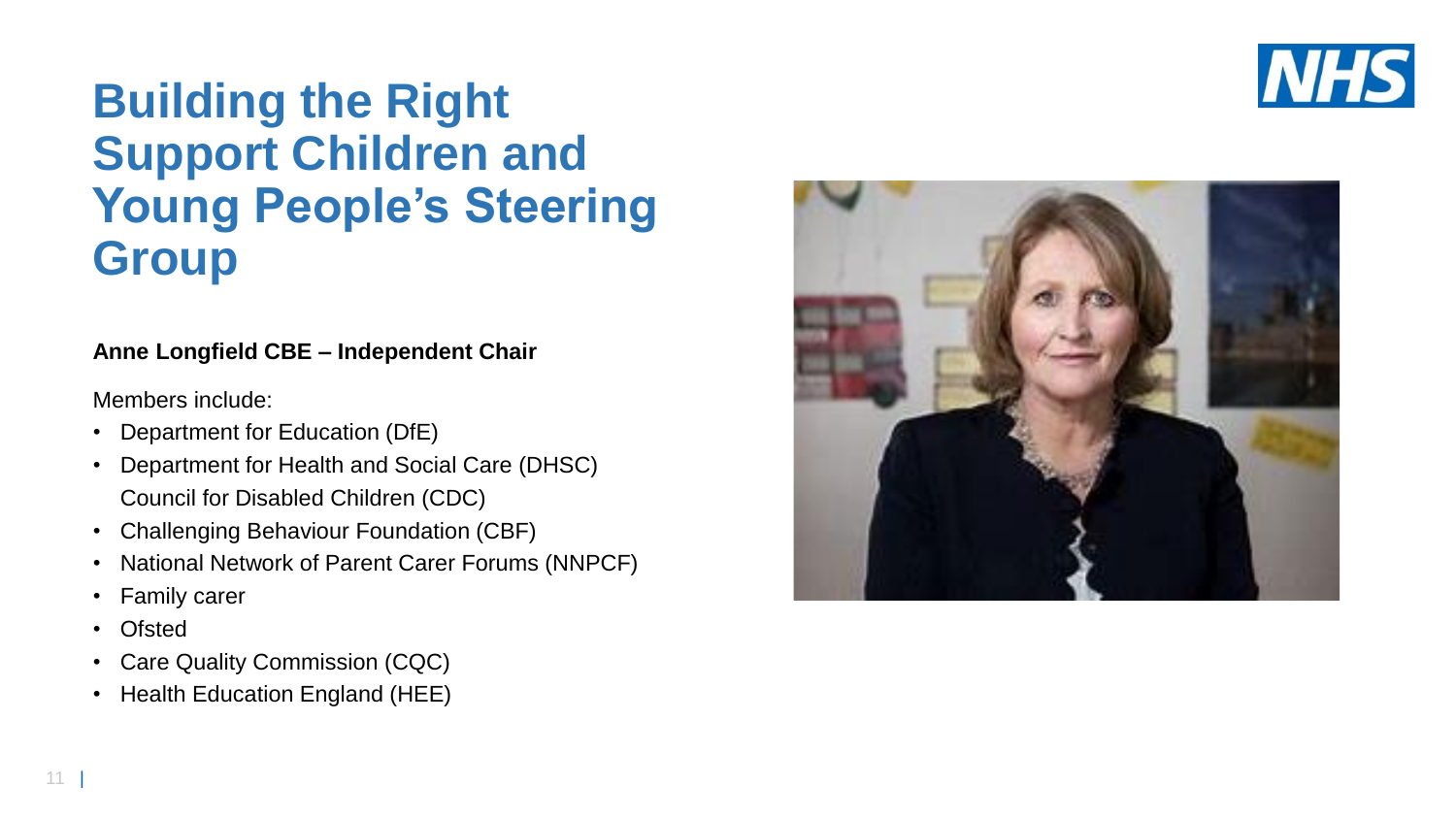#### **Steering Group priorities**



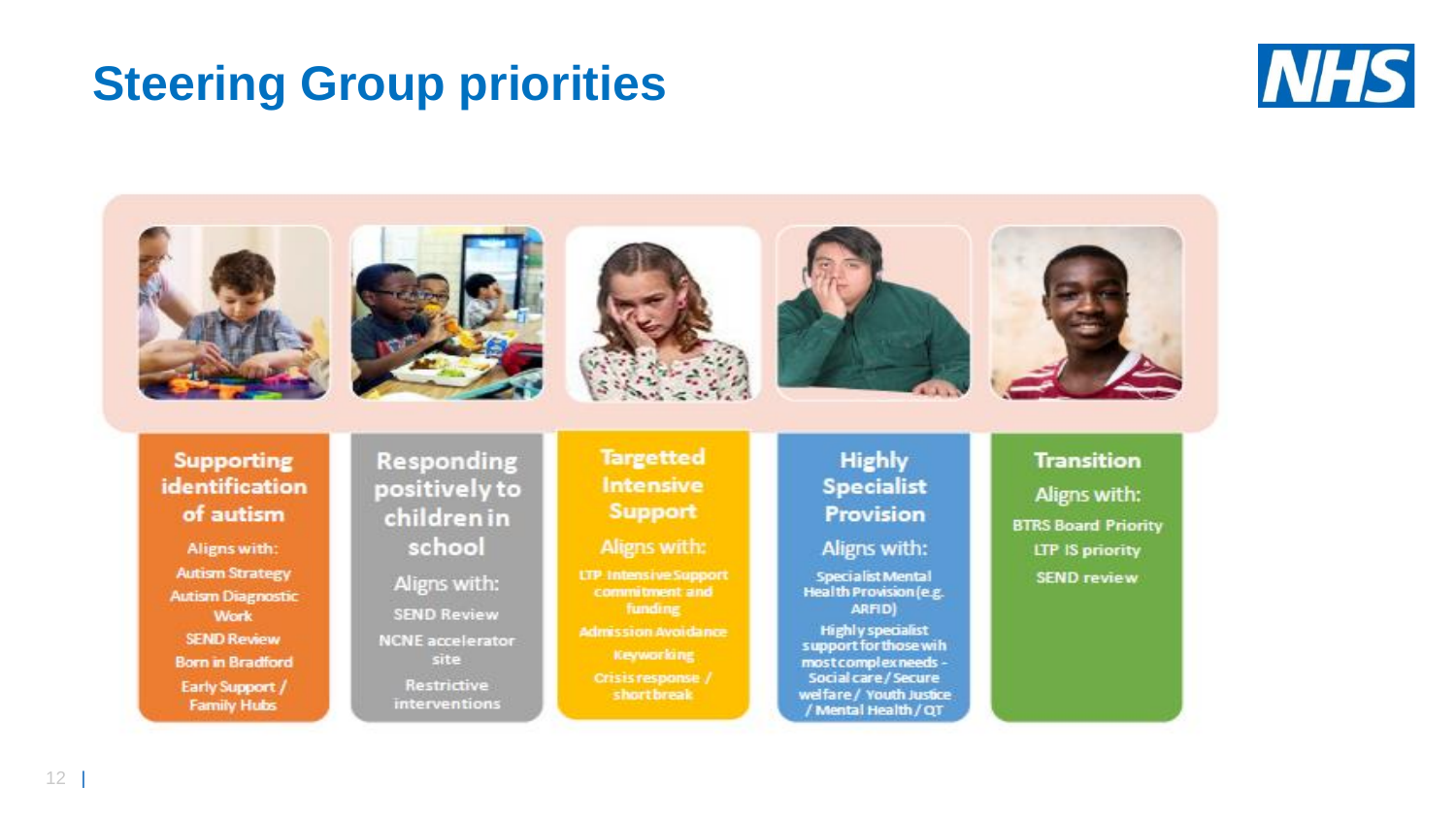



#### **NHS Long term plan commitments**

- Reduction in the number of children, young people and adults with a learning disability and autism in mental health inpatient care
- Keyworkers for children and young people with the most complex needs – focus on those at risk of admission or in hospital
- Increase in annual health checks for those aged 14+ with a learning disability and testing an autism specific health check
- Testing new approaches to autism diagnosis
- Improving the quality of Inpatient Care
- Continued commitment to STOMP STAMP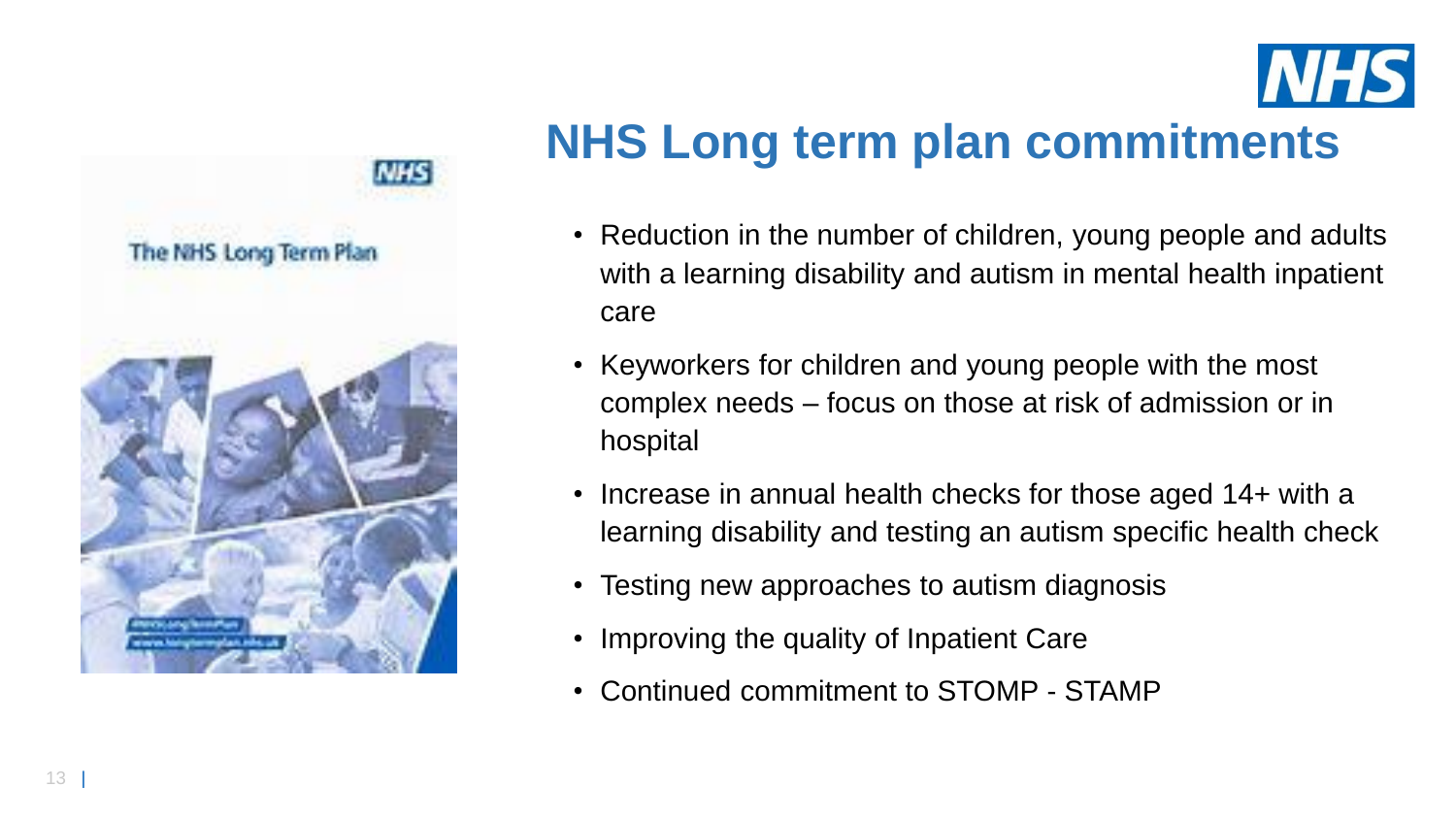### **Key policy documents**



**NHS**<br>England

"Golden threads"

and control over their lives

provided in the least restrictive way

Children, young people and families are supported to have a good quality of life. They are treated with respect and have an expectation of a home in their local community Children and young people should be kept safe but at the same time supported to take positive

Children and young people should have choice

Children and young people's support should be

Children and young people should get equal

health outcomes to the rest of the population



**Care, Education and Treatment Reviews for** children and young people **Code and Toolkit** A quide for commissioners, panel members

**NHS** 

England

**NHS** 

England

**Dynamic Risk Stratification Process** 

www.england.nhs.uk/learningdisabilities

Equal!

**KTE** 



risks

The 9 principles of the Service Model MES





Local <sup>1</sup>

**Building the** right support



**adass** 

October 2015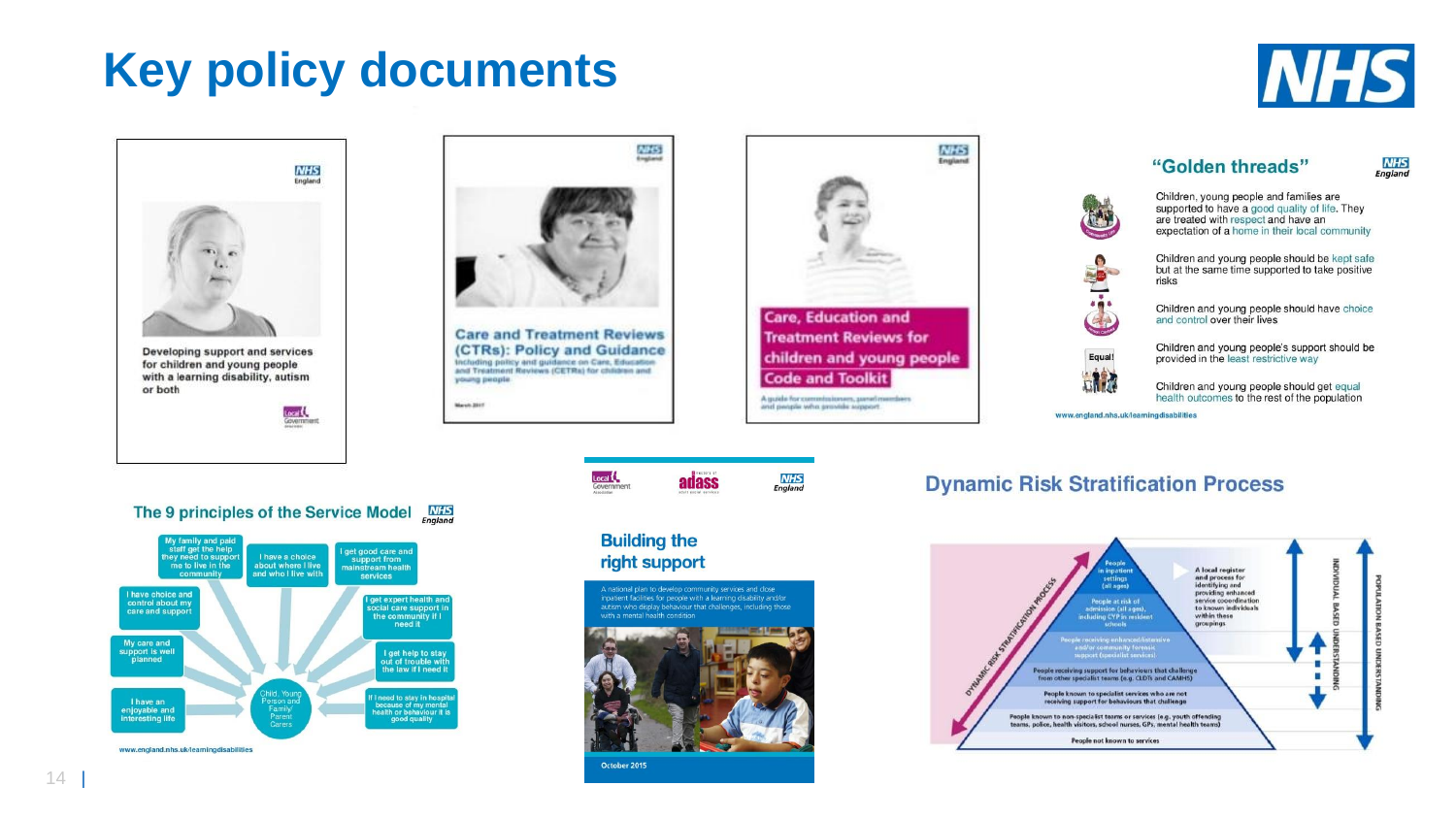## **Learning Disability and Autism Children and Young People's Team**

CO-PRODUCTION

**Strategic Development to improve Health, Education and Social Care** 

CYP1 - Improving Community Services and Reducing Inappropriate **Admissions** 

**CYP2 - Improving Quality** 

CYP3 - Development of Keyworkers and participation

**CYP4 - Sensory Checks** 

Sue North - Head of Children and Young **People** 

Phil Brayshaw - Deputy Head of Children and **Young People** 

Hannah Mann - Senior Programme Manager, **Children and Young People** 

Kate Sutton - Senior Programme Manager, **Children and Young People** 

Kate Naish – Specialist Advisor for **T** Primary Care



Leading on work<sup>1</sup> regarding diagnosis for children and health inequalities and quality for autistic adults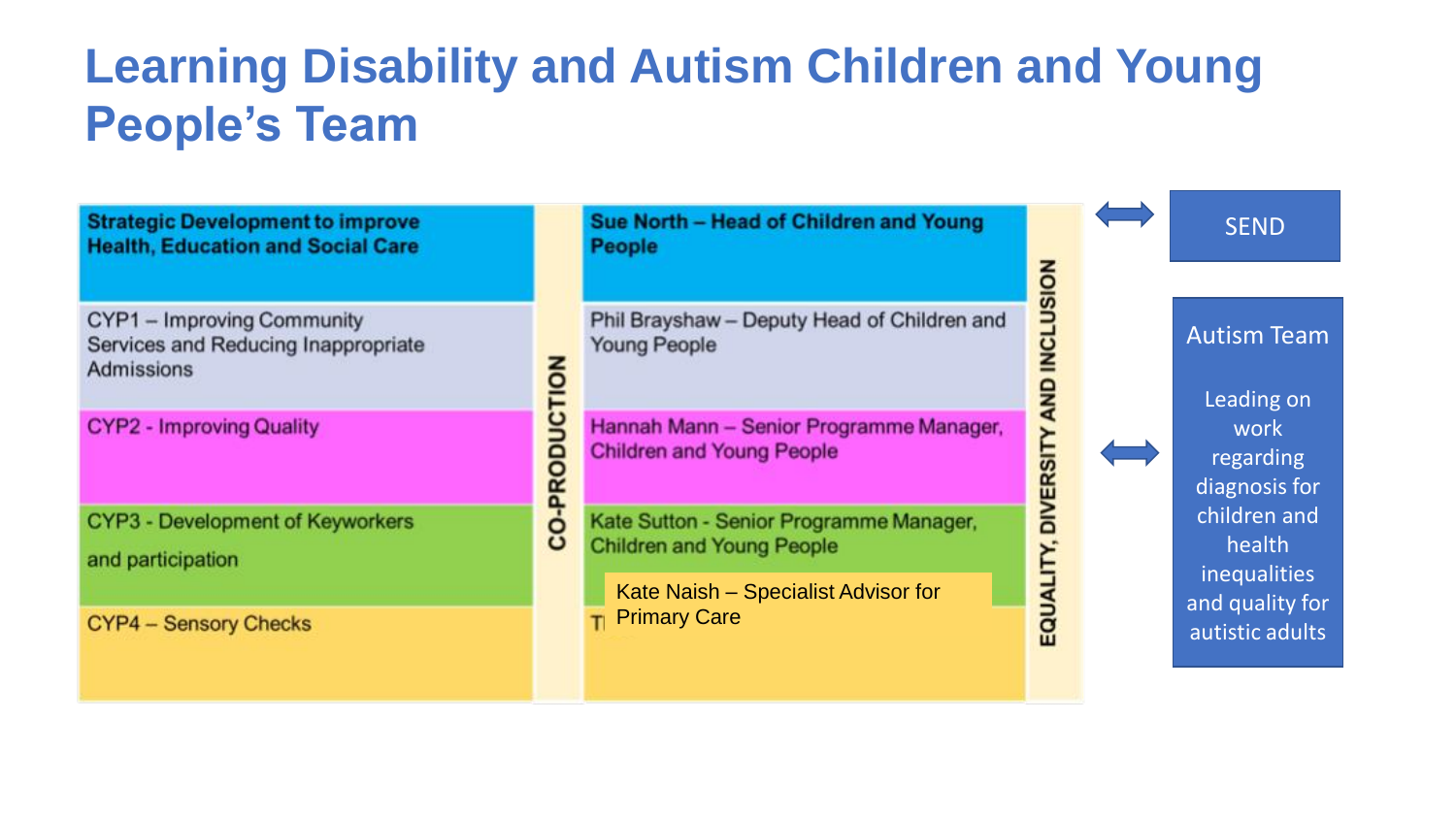#### **Collective responses for CYP mental health and MFS autism**

#### **Anxiety:**

Anxiety disorders are substantially more common in autism than in the general population. Whilst around 10- 15% of the general population have an anxiety disorder at some point in their life (most commonly a specific phobia; Kessler et al., 2012), around 40% of autistic children, adolescents and adults are thought to have at least one and often more anxiety disorders (van Steensel et al., 2011), with specific phobias and social anxiety among the most common forms. It is important to appreciate that anxiety disorder is not simply a part of autism but an independently co-occurring disorder that can be addressed and treated in its own right.

#### **Eating disorder, disordered eating and ARFID:**

- Recent work undertaken as part of the ARFID pilots with Autistica has demonstrated:
- Autistic children and young people (CYP) and autistic adults appear to be at higher risk of ARFID than those without autism<sup>3</sup>.
- We have worked with colleagues in the Eating Disorder team and in particular in relation to ARFID. Following feedback from the ARFID pilots, we commissioned specific training in relation to ARFID and autism rolled out in 2020.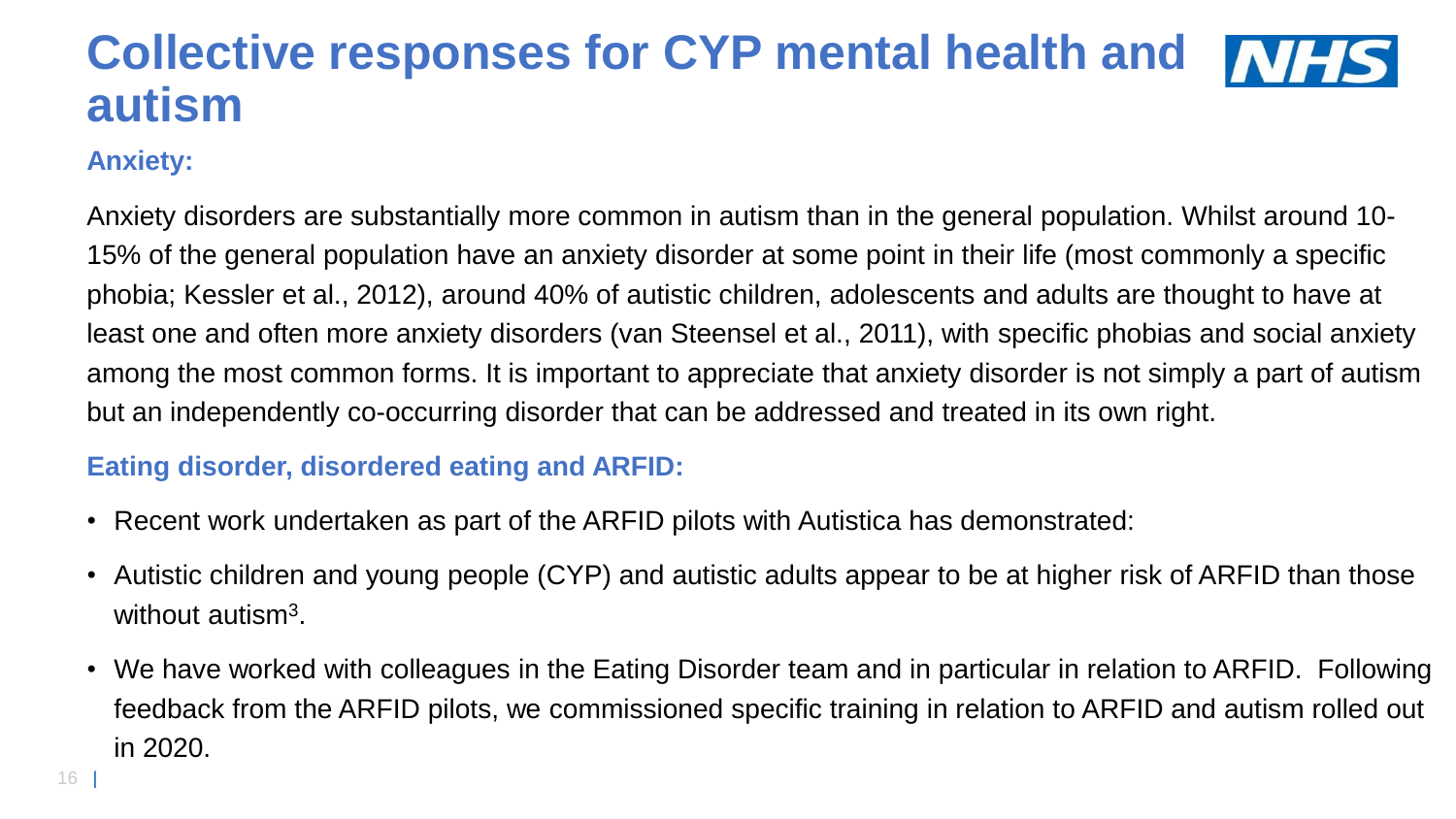### **Whole-child care for children and young people with a learning disability or autism**

- Through the CYP IAPT service transformation programme, a curriculum and training programme was developed to train therapists to adapt mental health treatment for those with a learning disability or autism.
- A 'whole team training' programme was also developed and all community eating disorder teams for children and young people participated in the programme over a 12 month period in 2017.
- The training highlighted the need for staff to be skilled at adapting communication and clinical interventions for those with a learning disability or autism.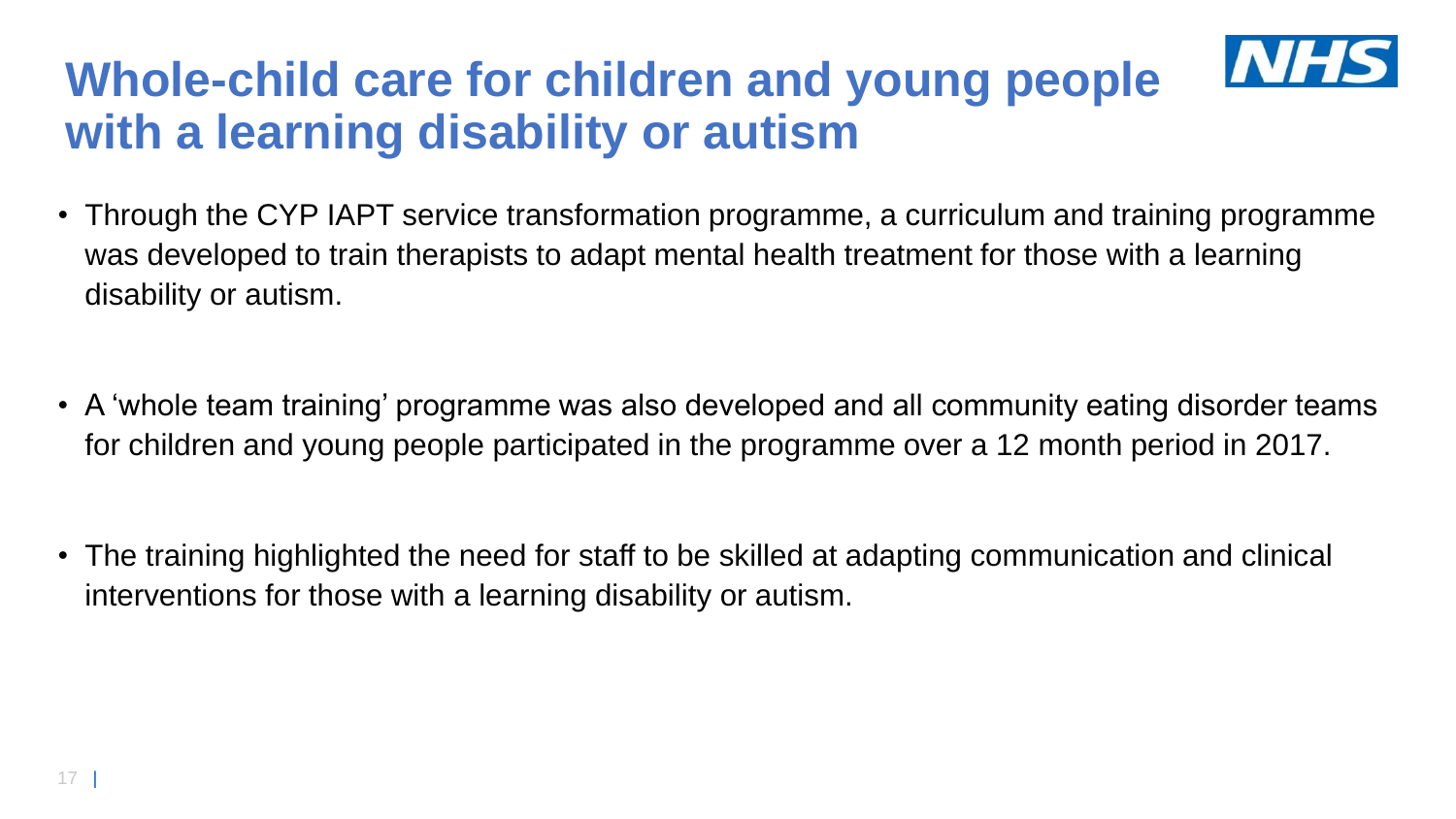# **Examples of joint working**



#### **Accelerator projects:**

- In 2019/20 NHS England rolled out a CYP accelerator programme.
- A particularly impactful project was seen in North Cumbria and North East where an innovative approach working between the CCG, Local Authority, Parent Carer Forums and Young People led to a collaborative approach to support understanding of the needs of this group in schools leading to a significant reduction in exclusions.
- In 2021/22 with £4m Spending Review money we will roll out the accelerator programme across systems in each region.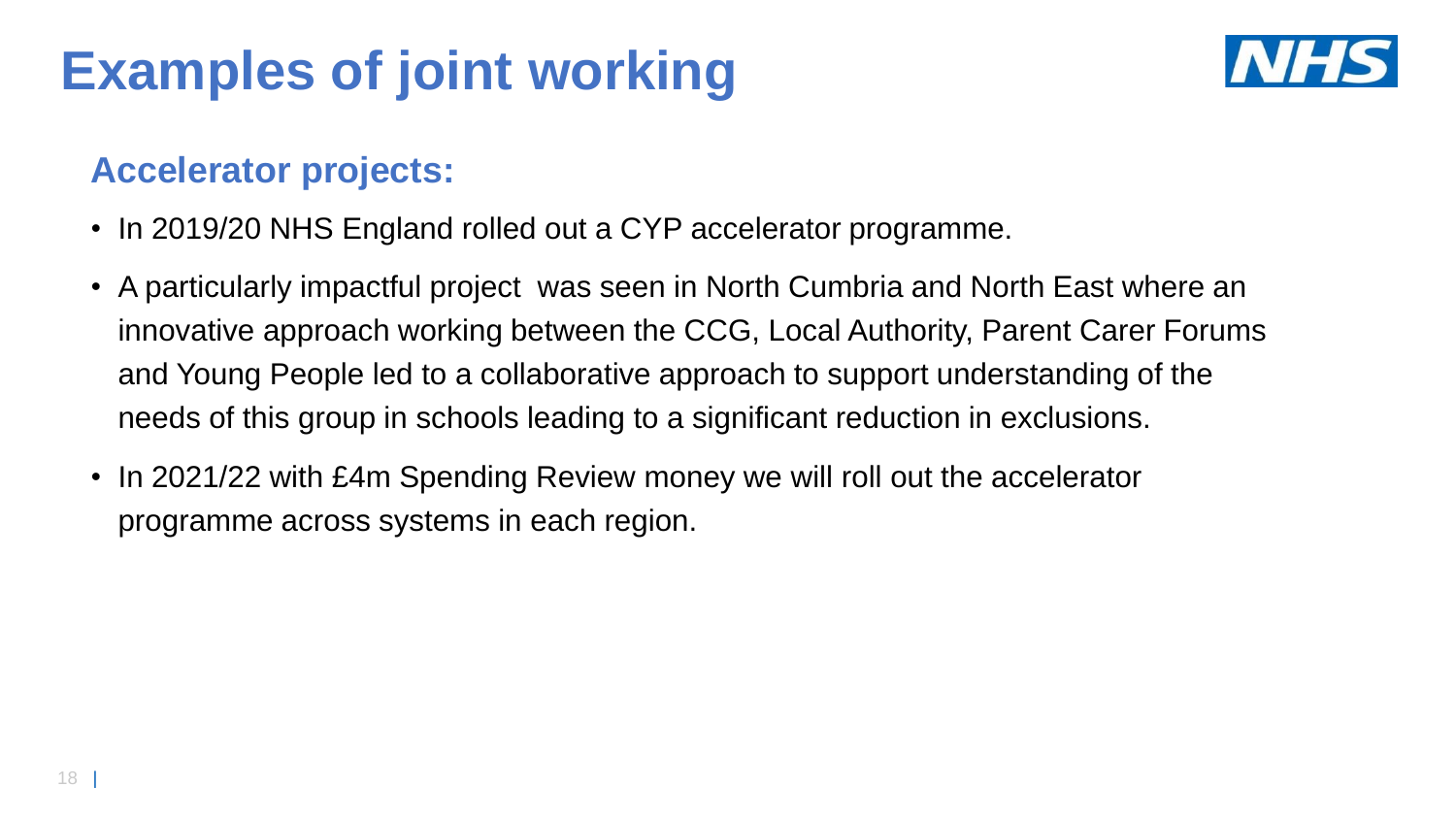#### **NHSE/I Children and young people's commitments**



#### **Eyesight, hearing and dental checks for CYP**

- We are also working on the commitment to work with others to make sure that children and young people with a learning disability, autism or both in residential special schools have access to eyesight, hearing and dental checks.
- Starting last month, the service is delivered in the safe and familiar environment of the school premises by clinicians who have received additional training, including the dispensing of glasses for every child who needs them
- Each child will also receive a report written in plain English to help parents, carers, teachers and other health professionals understand what the child can see, and offer strategies to help improve engagement with their immediate environment - in the classroom and at home.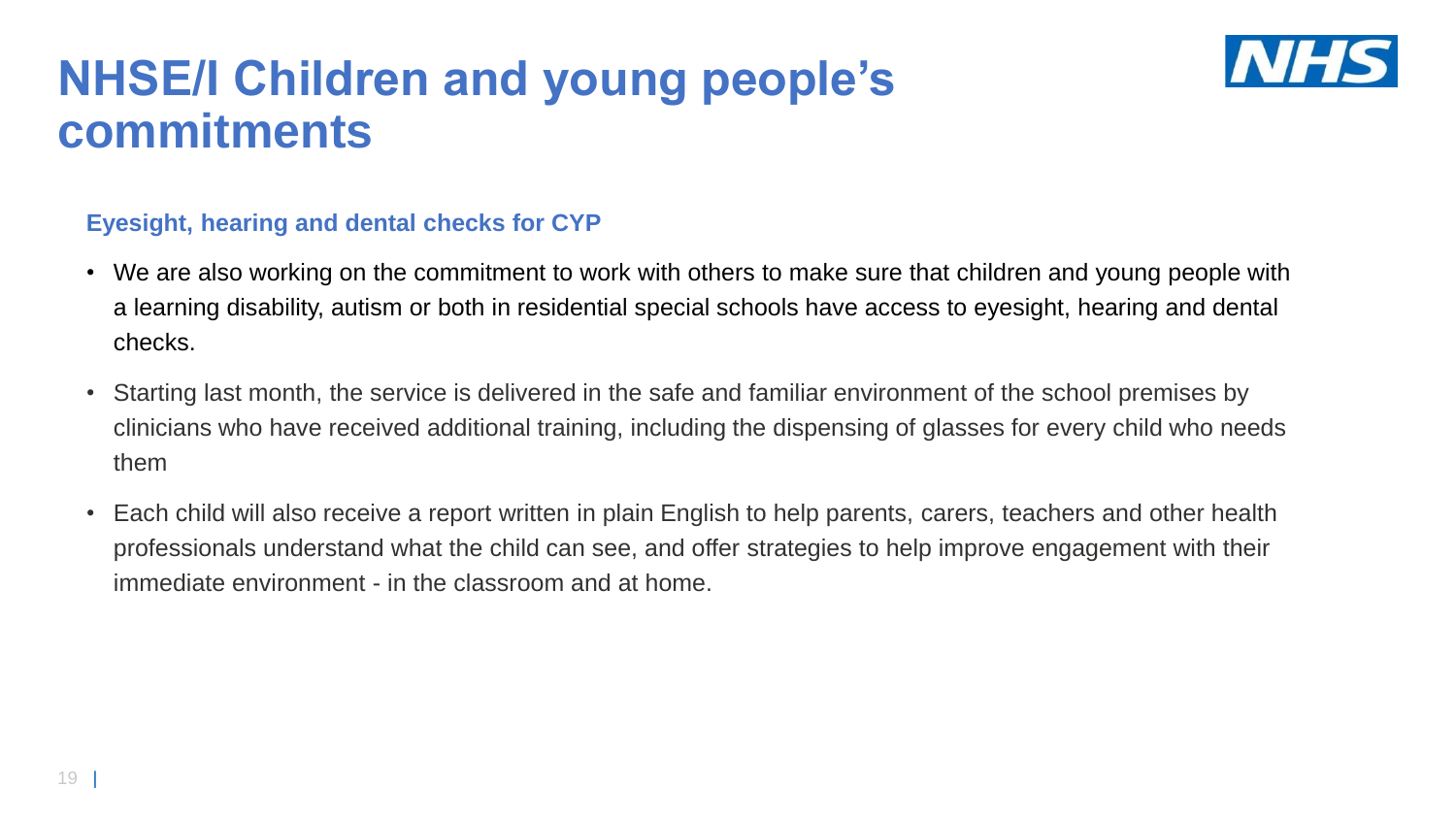#### **Long Term Plan - Community Services Development £25m (21/22), £40m (22/23), £80m (23/24)**

- To achieve the Long-Term Plan commitment of reducing inappropriate hospital admissions, each local area has received additional funding in 2021/2022 to improve their local community-based support and services, this is crucial to achieve this ambition. Funding has been sent to TCPs/ICSs under the funding line of Community Capacity on a fair share basis.
- We have asked local areas to use this additional funding to develop support and services particularly for autistic children and young people aged 14-25 in 2021/2022; to improve intensive/enhanced and crisis support in community settings, delivering care closer to home. This includes community teams, overnight crisis care, and personalised responses
- NHSE&I hosted a series of six webinars to support local areas in their delivery. A summary webinar is planned for early November which will then develop into a community of practise starting in December. If you are interested in joining this Community of Practice, please contact [scarlett.milward1@nhs.net](mailto:scarlett.milward1@nhs.net)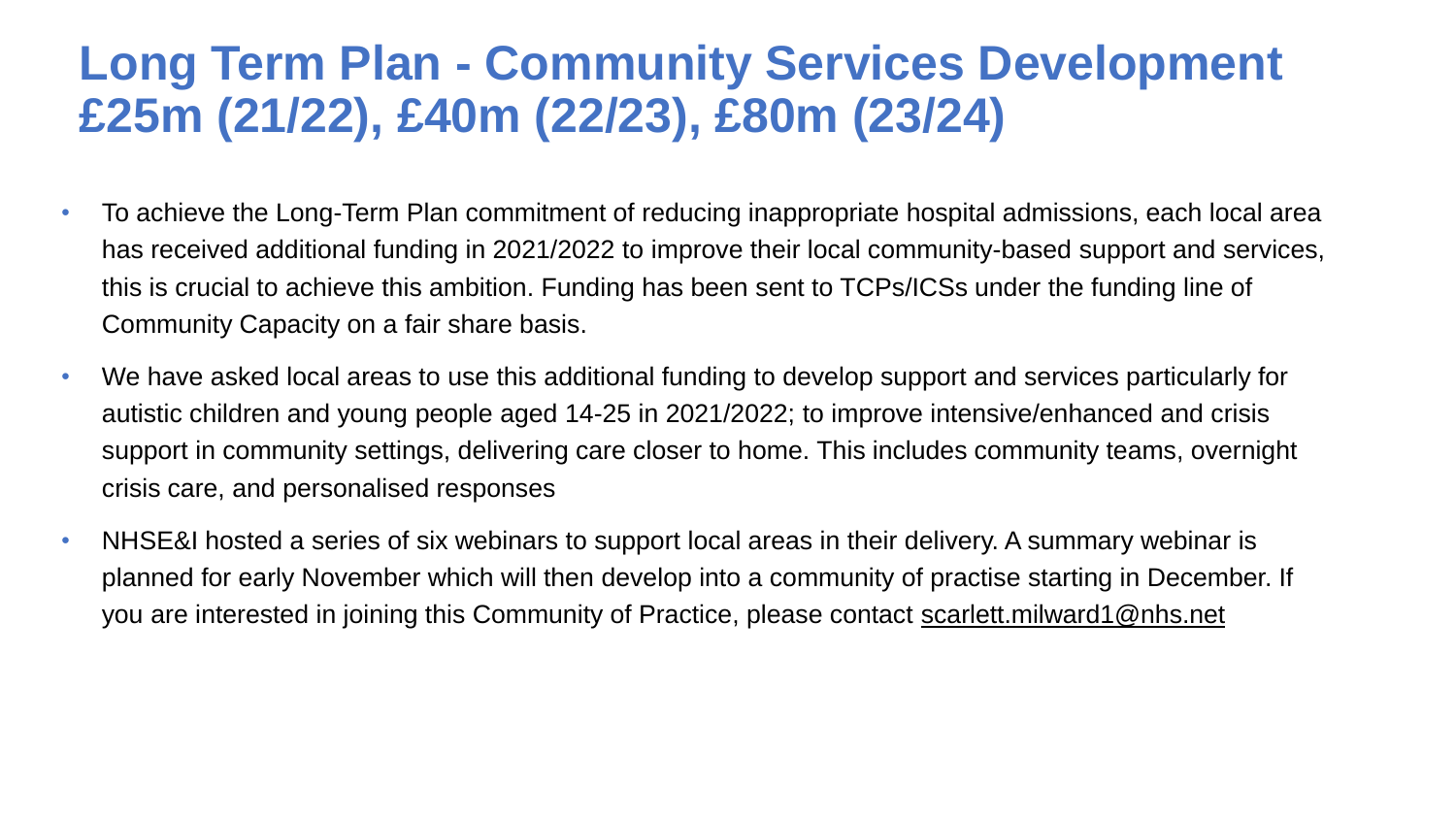#### **Health and Justice**

- Following the Long Term Plan (LTP) commitment to provide additional support for children and young people (CYP) with complex unmet needs who are high risk, high harm, high vulnerability, additional funding has been allocated to FCAMHS teams to focus on Children and Young People who present with Learning Disability or Autism or both. Some CYP may not yet be diagnosed with a Learning Disability/Autism or both but could benefit from assessment/support.
- Some Children and Young People may not yet be diagnosed with LD/ASD or both. This funding **(£350k)** is for FCAMHS to identify CYP eligible for their service, with LD/ASD or both needs and support them to access the right help and support to meet their needs and prevent avoidable admissions into hospital/residential/secure estate settings.
- **FCAMHS Teams have been asked to consider development of Autism champions – this role to include ability to complete either a full Autism assessments or screening tools to identify CYP who may have autism and refer them onto an assessment service**
- **FCAMHS to Access specific training to identifying how to support and meet the needs of autistic CYP and people with LD – this training could include overview of the local area Dynamic Support offers (for example, The North Cumbria and the North East Dynamic Support Register Training 2021-2022)**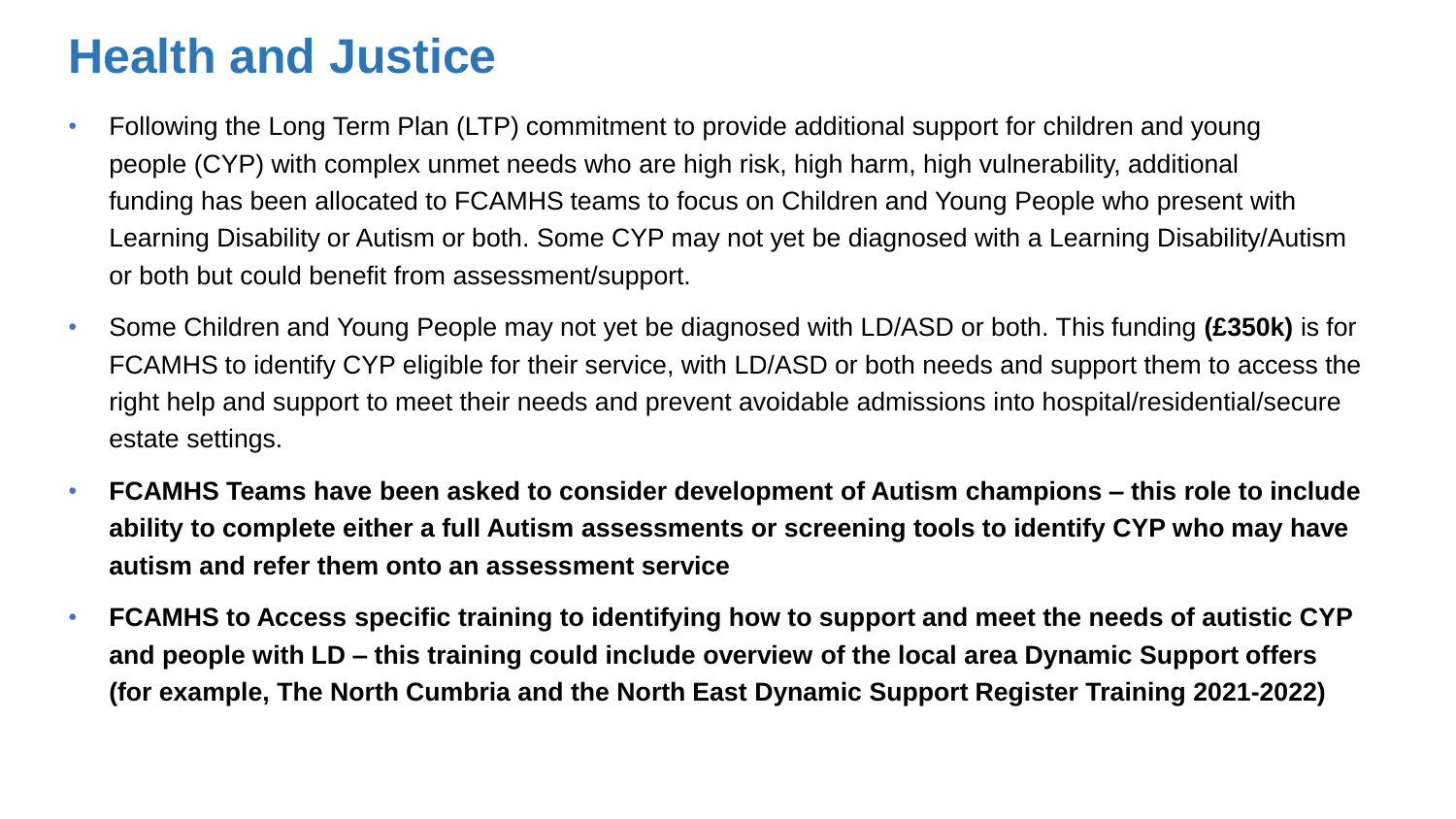### **Long Term Plan - Keyworking**

By 2023/24 children and young people with a learning disability, autism or both with the most complex needs will have a designated keyworker, implementing the recommendation made by Dame Christine Lenehan. Initially, keyworker support will be provided to children and young people who are inpatients or at risk of being admitted to hospital.

- 2021/2022 £15m 13 Pilot Sites, 14 Early Adopters test and refine; What is it? Who is it for? What does it do? Work towards full geographic coverage
- 2022/2023 £30m Mobilise to full coverage; Every area will have a keyworker site
- 2023/2024 £44m Extend scope to include 18-25 year olds and other vulnerable groups at risk of institutional care
- Development of Senior Childrens Intervenors for those most 'stuck' in hospital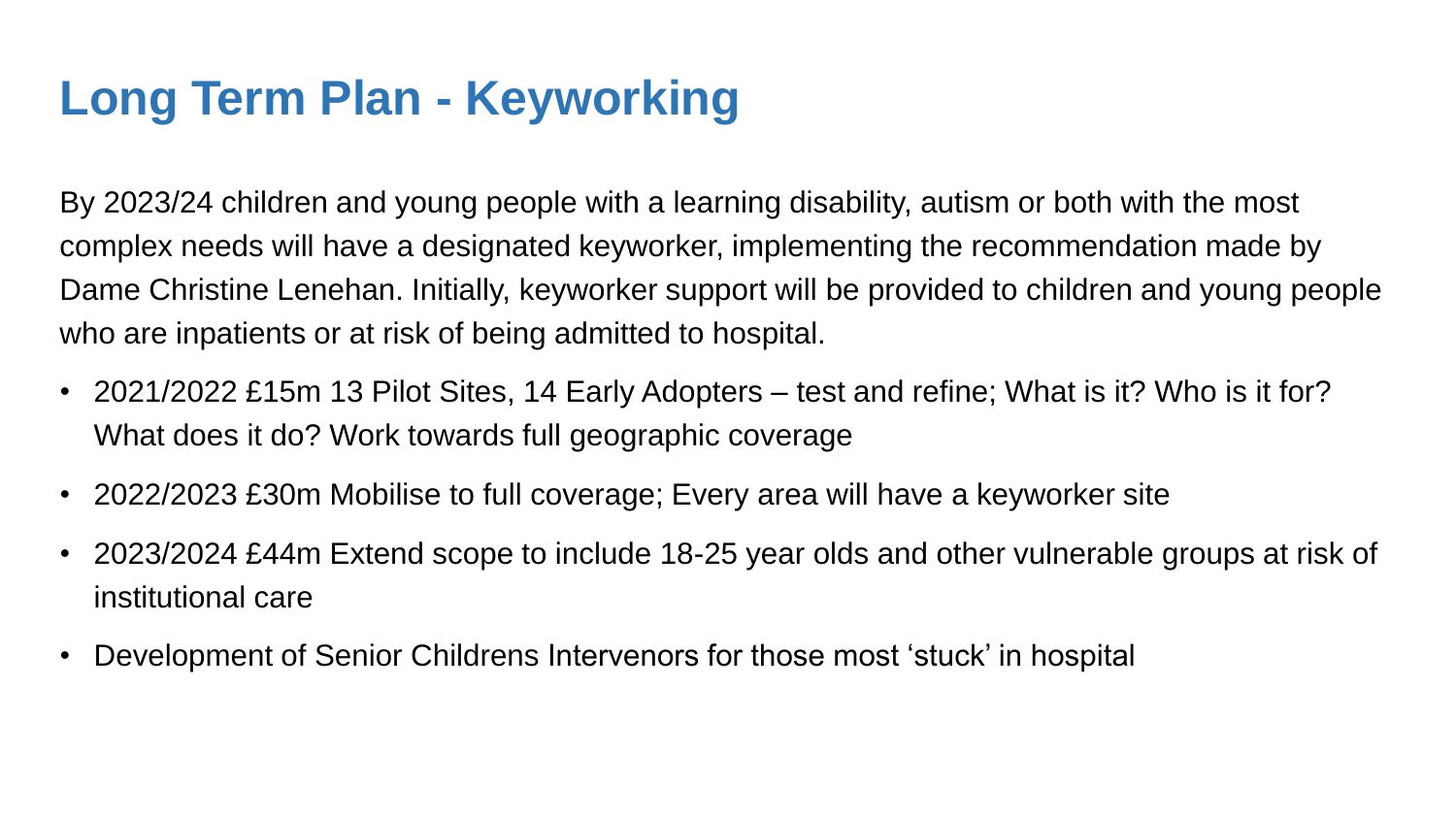#### **Autism in Schools – Mental Health Recovery**

- The **£4m** Project is based on the children and young people's accelerator work with North Cumbria North East aimed to prevent crisis and escalation in school which often leads to exclusion.
- The aim is to support the development of autism friendly school environments, school-linked Parent Carer Forums and reasonable adjustments for autistic children and young people
- The original project was developed in co-production with the Parent Carer Forum and led to significant cultural change which saw a reduction in exclusions from schools.
- There are 15 Projects working across 7 NHS England Regions
- Key Deliverables:
	- 1) Establishing Mini Parent Carer Forums Co-Production
	- 2) [Parent Led] Training offer some in partnership with AET
	- 3) Improved CAMHS offer
	- 4) Reasonable adjustments including whole-school behaviour policies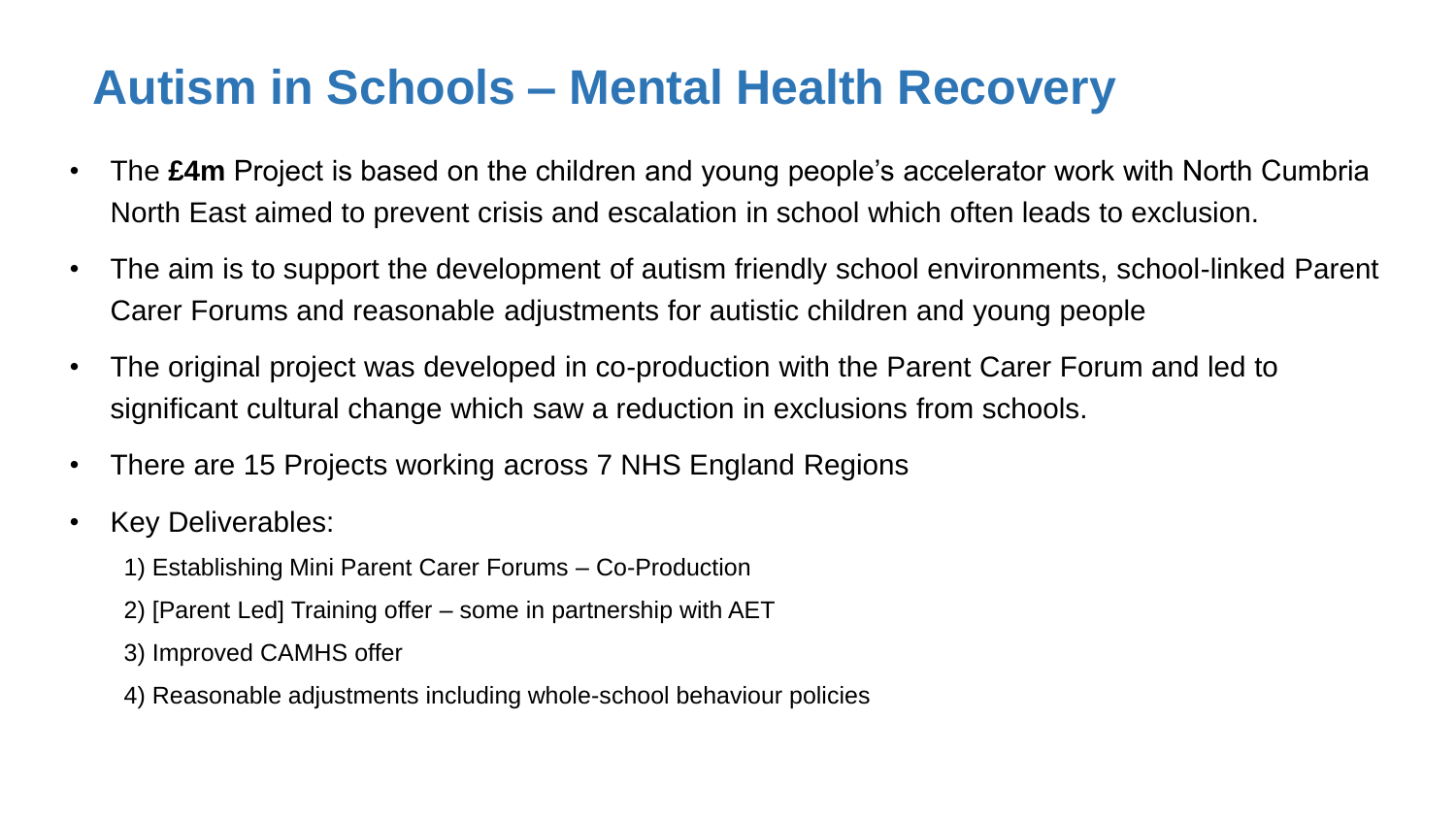#### **Waiting List Triage – Mental Health Recovery**

**Recognises cumulative impact of Covid and subsequent restrictions on Autistic Children and Young people** 

Identifying Children and Young People at Risk of Admission **£3.5m** Spending Review

- Local partners across health, education and social care have been asked to work together to identify children and young people waiting for autism assessment (pre-diagnosis) and autistic children on Mental Health waiting lists, who are at risk of admission or who would become at risk of admission without immediate intervention.
- This one-year investment is intended to support Integrated Care Systems review waiting lists and identify those Children and Young People (pre and post autism diagnosis) at risk of admission to hospital. This should be aligned as far as possible with the local Dynamic Support Register arrangements/processes.
- Partner agencies should cross reference autism diagnostic waiting lists with those children and young people close to exclusion, known to social care or waiting for CYP Mental Health treatment. There should be a strong focus on those at risk of crisis and/or self-harm.
- The ambition is to support earlier identification of children and young people who may reach crisis point and enable earlier support to avoid CAMHS inpatient hospital admission.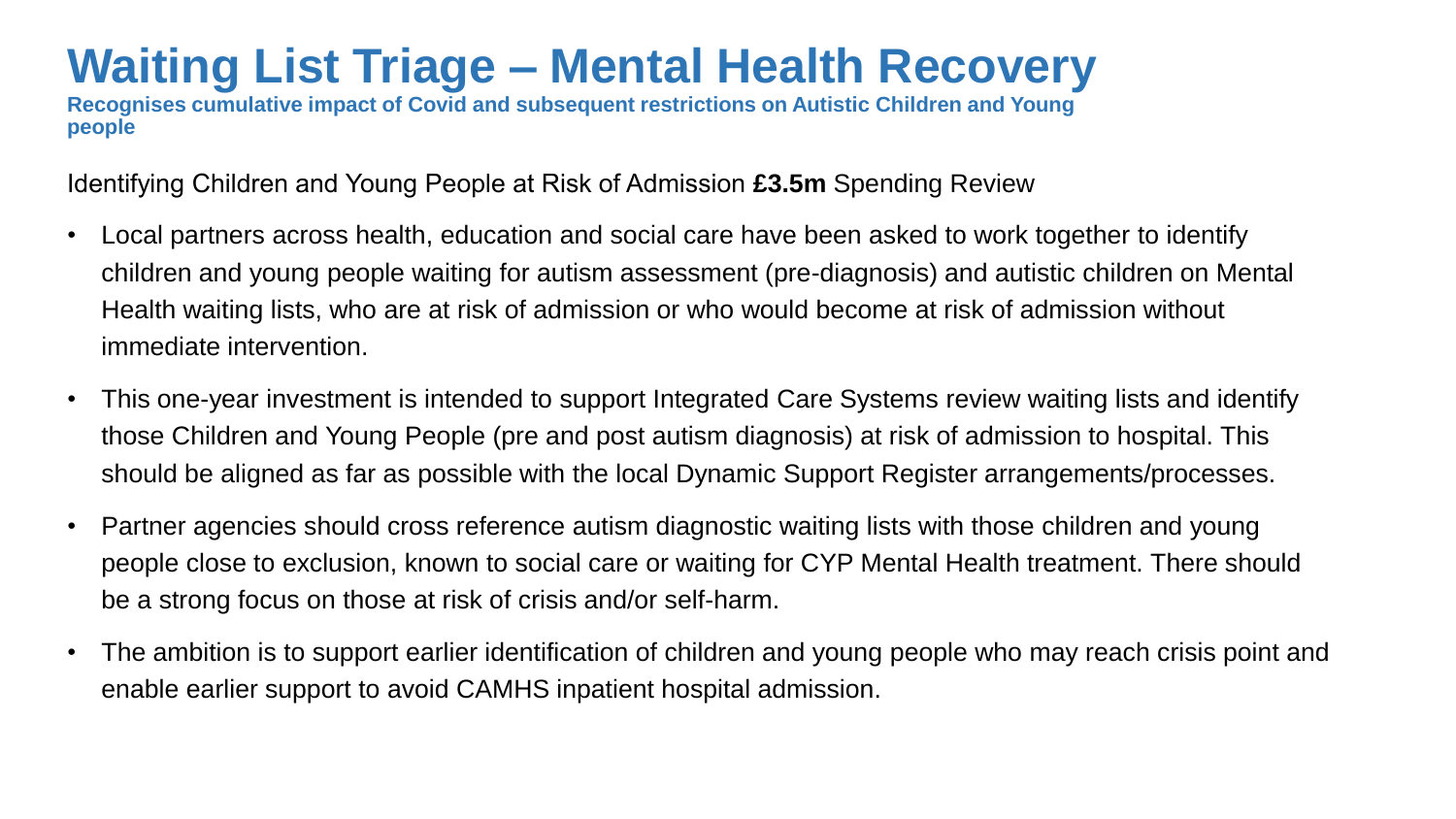#### **Health Funded Respite – Mental Health Recovery**

- To deliver health funded community respite care (short breaks) for those at risk of admission and/or mental health crisis; linked with Dynamic Support Register
- Funding **(£3m)** should be used to prevent avoidable hospital admissions for autistic children and young people or those with a learning disability or both by addressing and managing crisis in community settings through the use of health funded community respite.
- This is aimed at supporting local areas to jointly commission and work in partnership across CCGs and local authorities to enhance short break provision to prevent avoidable hospital admissions. Local area could use their dynamic support registers and processes (as well as waiting list triage work) to identify children and young people and their families who could benefit from health funded respite.
- Funding must align with your area's Long Term Plan admission avoidance work for children and young people with a learning disability, autism or both, and where there is an immediate risk of admission a community Care, Education and Treatment Review (CETR) should be convened and health funded respite could be considered as part of the review to prevent admission.
- This funding MUST be used to provide additionality and not fund existing capacity/assessed provision or similar.
- Respite/short breaks MUST provide a break from caring for the parent/carer and a positive experience for the child or young person.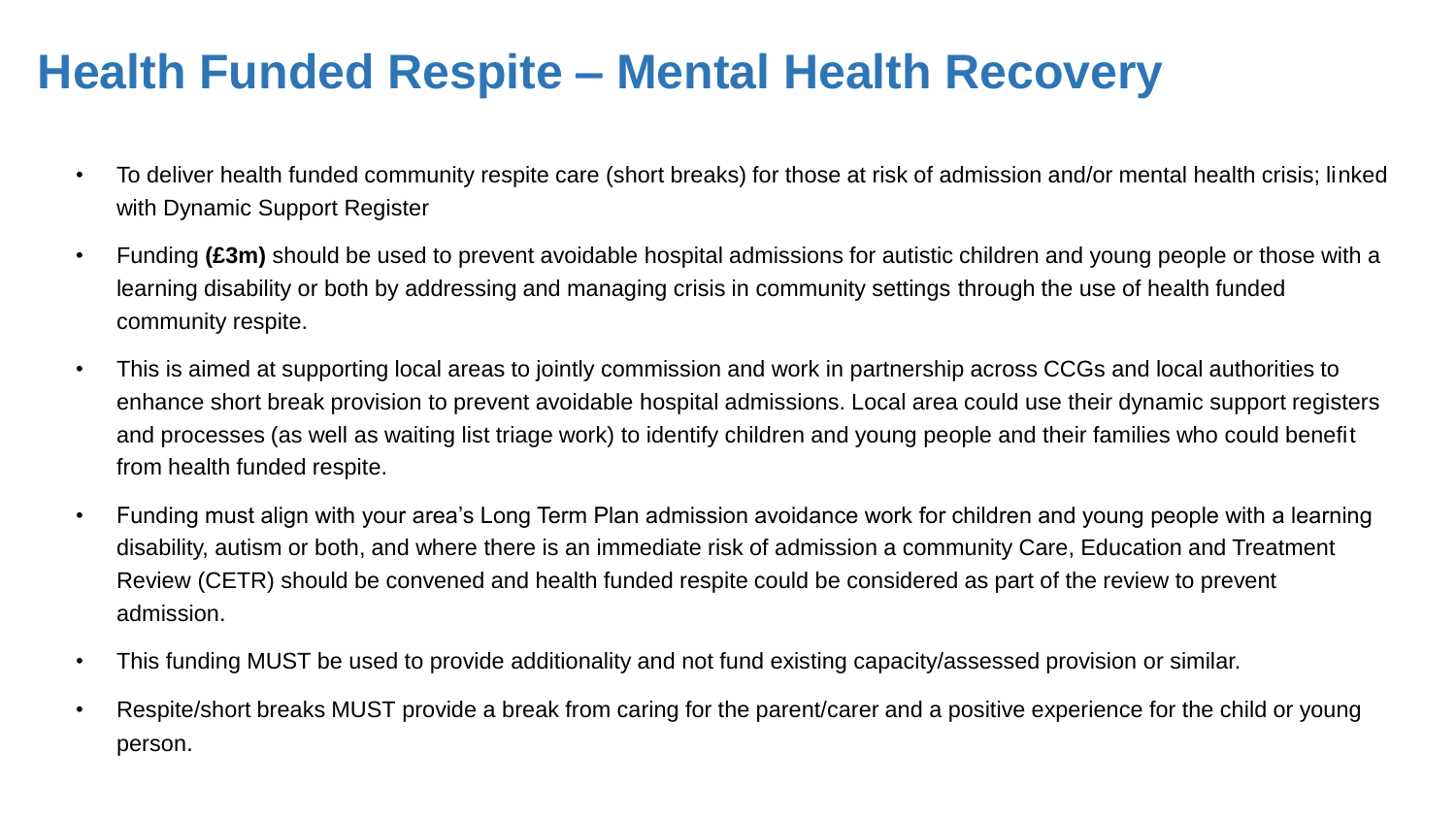



 $\frac{2}{6}$ 

### **Additional Spending Review funding 2021/22**

- Advocacy pilots and review
- Specific focus on those in long-term segregation including pilot of Senior Intervenors
- Increased resource for testing of autism diagnosis for children and adults
- "Champion" for Learning Disability and Autism in each Integrated Care System
- Funding to support environmental changes in inpatient mental health settings
- Funding for VCS partners to respond to the impact of Covid on individuals and families